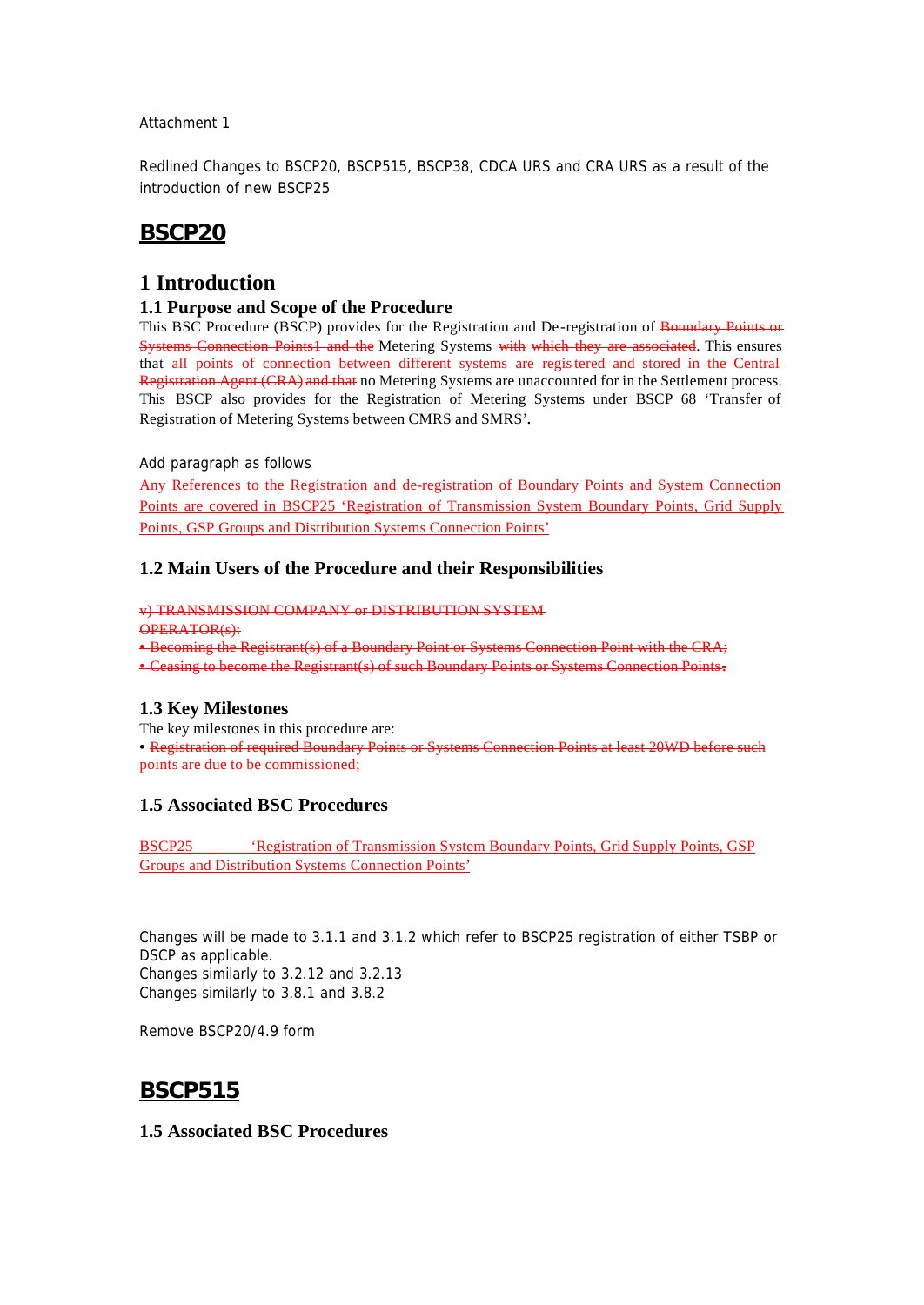BSCP25 'Registration of Transmission System Boundary Points, Grid Supply Points, GSP Groups and Distribution Systems Connection Points'

3.4.2 Change reference from BSCP20 to BSCP25

# **BSCP38**

## **1.6. Associated BSC Procedures**

BSCP25 'Registration of Transmission System Boundary Points, Grid Supply Points, GSP Groups and Distribution Systems Connection Points'

4. Authorisation Categories

Alter a category in the Authorisation Register

| Category  | Activity                                                                                                                                                                         | Description                                                                                                                                                                                        | Authorisati<br>on Register     | Central<br>Service<br>Provider                  | <b>BSCP</b>       | Authorising<br>Capacity      |
|-----------|----------------------------------------------------------------------------------------------------------------------------------------------------------------------------------|----------------------------------------------------------------------------------------------------------------------------------------------------------------------------------------------------|--------------------------------|-------------------------------------------------|-------------------|------------------------------|
| <u>ZA</u> | <b>Registration of</b><br><b>Transmission System</b><br><b>Boundary Points, Grid</b><br><b>Supply Points, GSP Groups</b><br>and Distribution System<br><b>Connection Points.</b> | <b>TC to register Transmission</b><br><b>System Boundary Points and</b><br><b>GSPs</b> ; BSCCo to register GSP<br>Groups and LDSOs to<br>register Distribution System<br><b>Connection Points.</b> | <b>BSCCo</b> and<br><b>CRA</b> | <b>BSC Co.</b><br><b>CRA</b> and<br><b>CDCA</b> | <b>BSCP</b><br>25 | LDSO, TC and<br><b>BSCCo</b> |

# **BSCP02**

## **1.7. Associated BSC Procedures**

BSCP25 'Registration of Transmission System Boundary Points, Grid Supply Points, GSP Groups and Distribution Systems Connection Points'

# **BSCP06**

## **1.5. Associated BSC Procedures**

BSCP25 'Registration of Transmission System Boundary Points, Grid Supply Points, GSP Groups and Distribution Systems Connection Points'

# **BSCP15**

### **1.5. Associated BSC Procedures**

BSCP25 'Registration of Transmission System Boundary Points, Grid Supply Points, GSP Groups and Distribution Systems Connection Points'